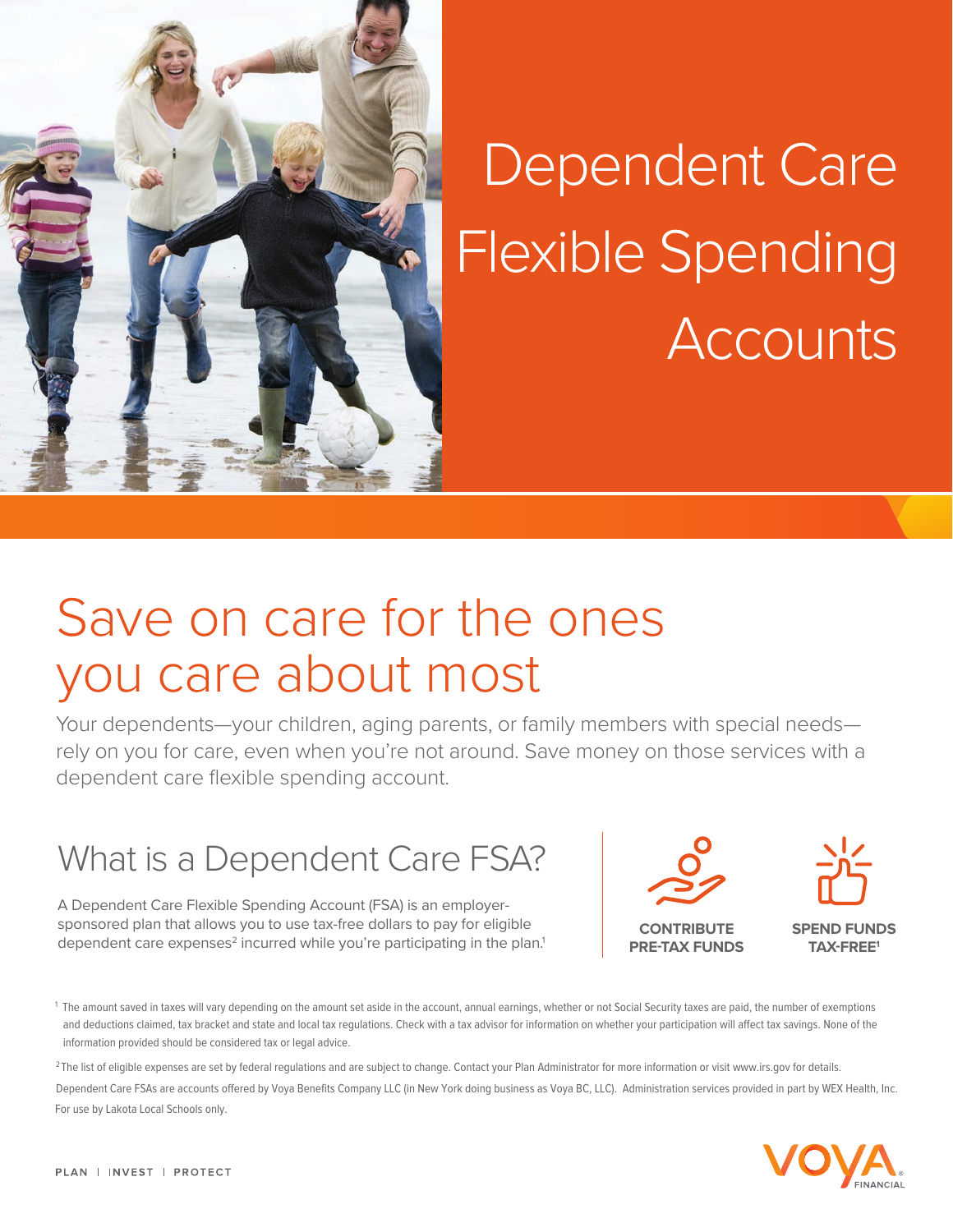

### Which expenses are eligible?

To qualify, expenses must be related to the care of a dependent child (under age 13, or any age with special needs) or dependent adult, and must enable you to work or attend school full-time. For a complete list of restrictions and qualified expenses, refer to IRS Publication 503: Child and Dependent Care Expenses.

**Expenses that may qualify include:**

**DAYCARE AFTER-SCHOOL CARE PRESCHOOL**  $\Omega$ 



**ADULT DAY PROGRAMS IN-HOME CARE SUMMER DAY CAMP**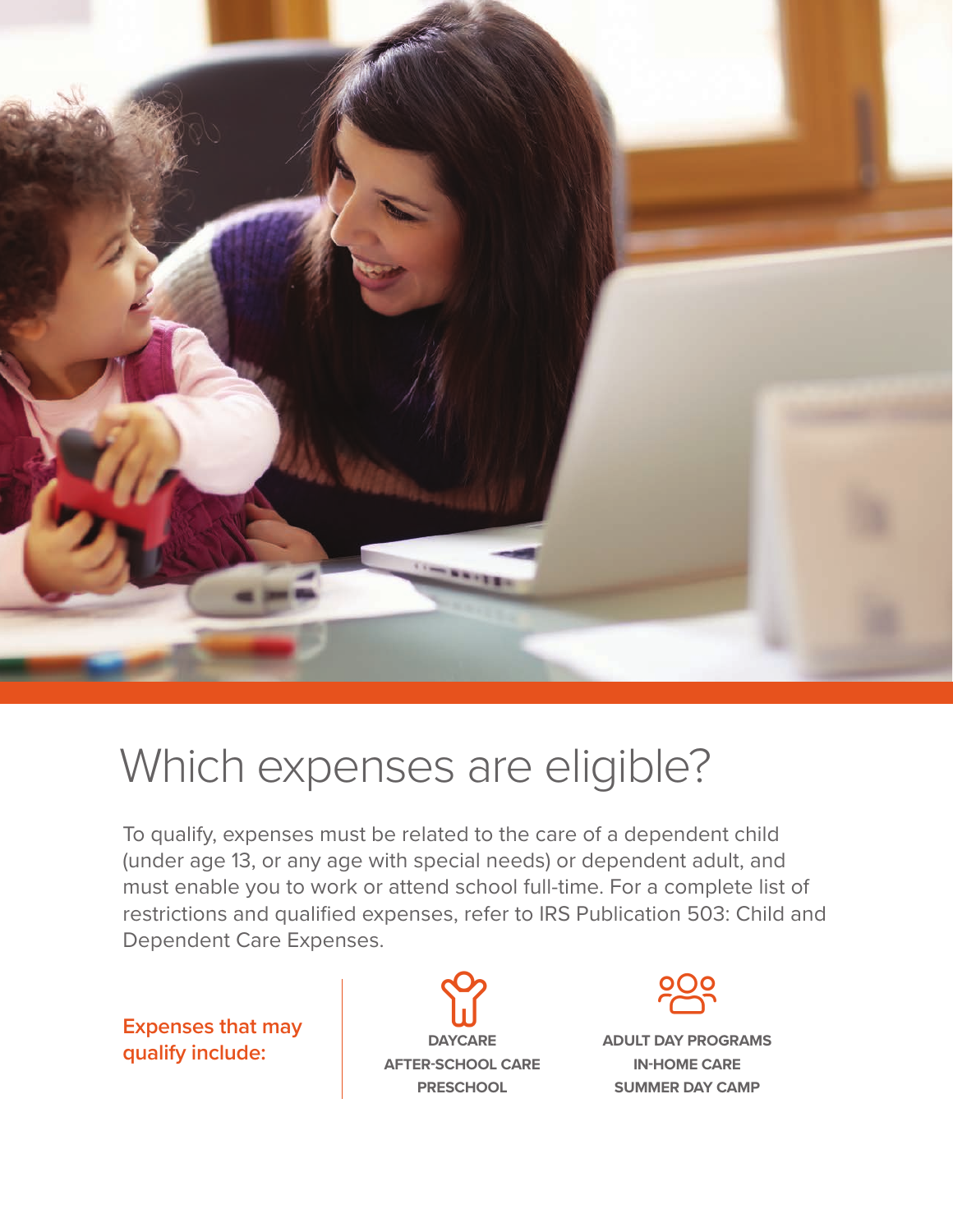The funds in your Dependent Care FSA don't roll over, so it's important to accurately estimate your upcoming expenses. **Remember, you must spend the entire balance before the end of the plan year**.

Select that contribution amount when you enroll, during your employer's open enrollment period\*.

### How to use a Dependent Care FSA

#### **Before Open Enrollment**

Before your employer's open enrollment period, take time to accurately estimate your upcoming expenses. Use that estimate to identify a contribution amount.

#### **During the plan year**

During the plan year, you will be able to quickly and easily make payments for eligible expenses using pre-tax dollars.

Unlike Health FSAs, the funds are available as they are contributed and the annual election amount will not be available for you to spend right away. You will fund the account with equal, tax-free deductions throughout the year—one in each paycheck.

You'll use just one debit card to pay, whether you have one Voya Financial flexible spending account or multiple accounts. **Receipts are required**, and you'll be able to submit them using the online portal or mobile app.

If you forget or are unable to use the card, don't worry; you can still get reimbursed. Simply add a bank account to your account profile and **use the app or online portal** to request a direct deposit.

#### **At the end of the plan year**

At the end of the plan year, you'll review your actual expenses and re-enroll.

Use the mobile app or online portal to monitor your account and ensure you're on track to **spend all of your funds**.

Then, consider whether you spent more or less than your total contribution amount. Was your contribution too small? Or too much?

Use that information to **update your annual contribution** as you re-enroll, during your employer's next open enrollment period.

#### \*The IRS sets an annual contribution limit. The 2022 contribution limit is anticipated to be announced in November, 2021.

#### **To do:**

- $\boxdot$  Estimate upcoming dependent care expenses
- $\triangleright$  Identify an annual election amount
- $\boxdot$  Enroll in your plan
- $\nabla$  Make tax-free contributions
- $\blacktriangleright$  Pay for eligible expenses
- $\boxdot$  Submit receipts
- $\boxdot$  Get reimbursed
- $\triangleright$  Make sure you've spent your balance
- $\triangleright$  Review your estimated vs. actual amounts
- $\boxtimes$  Re-enroll